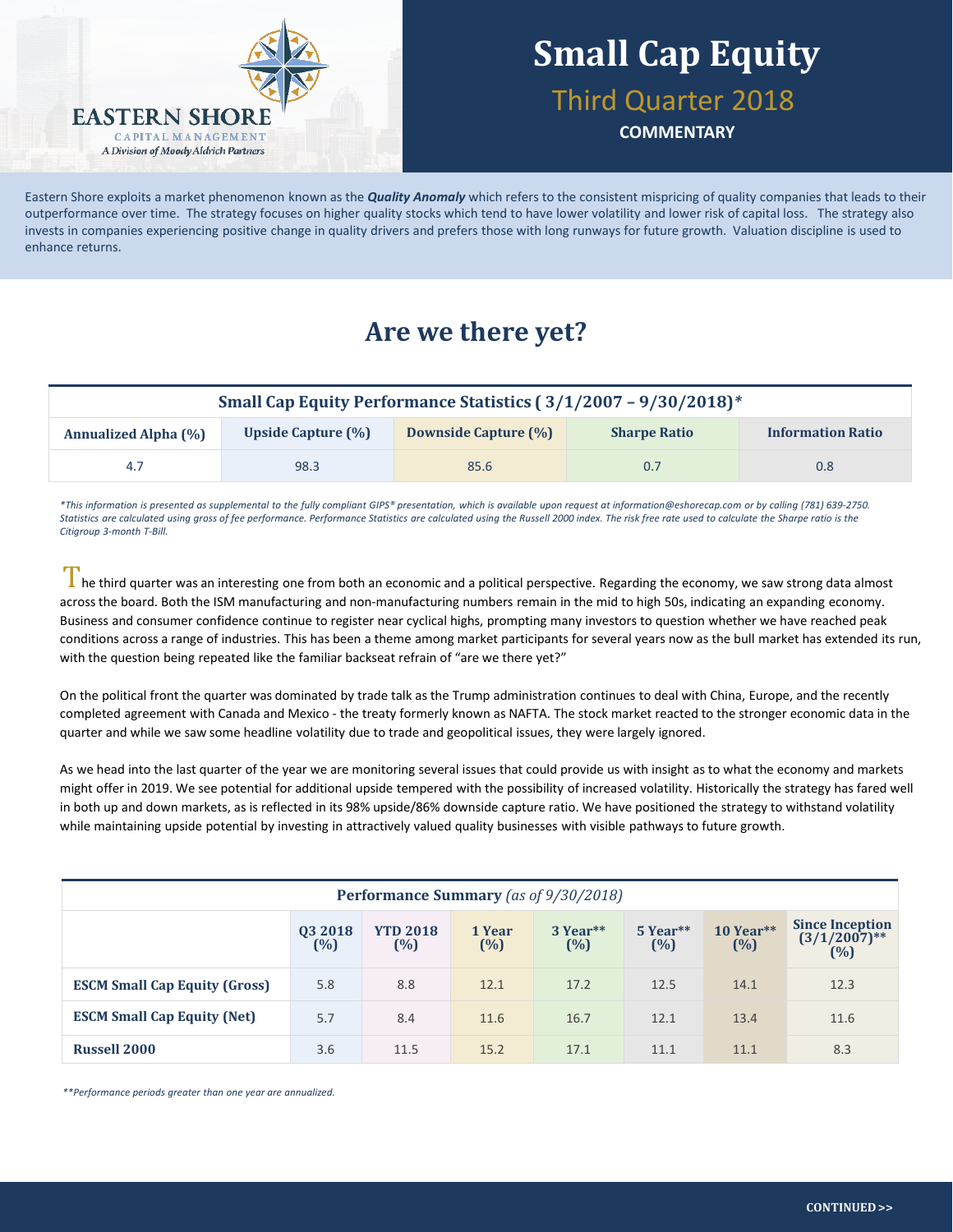

**COMMENTARY**

### **Third Quarter 2018 Results**

During the third quarter of 2018, the Eastern Shore Small Cap Equity Composite delivered a return of 5.8% gross of fees (5.7% net), outperforming the Russell 2000's 3.6% return by over 200 basis points gross and net of fees.

In the third quarter we witnessed a reversal in the performance of higher vs. lower quality stocks. Lower quality companies had dominated during the first half of 2018: firms with the lowest earnings, returns on equity and invested capital, and market caps strongly outperformed those at the higher end of the quality spectrum. We attributed this junk rally to the influence of passive fund flows into small cap, and noted that historically the end to such rallies has been sudden and pronounced.

Such was the case again this year: during the third quarter we witnessed a shift in investor preference towards companies with strong fundamentals and more stable profitability. The highest ROIC quintile in the Russell 2000 outperformed all others, and higher market cap stocks strongly outperformed microcaps. Correlations among small cap stocks fell to lows not seen in the past five years as investors sought stability in an environment marked by uncertainty. The strategy was well positioned for this shift in dynamics and delivered strong outperformance in both the positive month of August as well as the down month of September. As is typically the case, stock selection was the key driver of the strategy's excess return for the quarter.

The strongest sector contributors to the Small Cap Equity strategy's relative performance during the quarter were the Health Care and Technology sectors. Outperforming holdings in Health Care spanned a range of industries within the sector, and included medical services firm Amedisys (AMED), transplant diagnostics company CareDx (CDNA), and biopharmaceutical company Ligand Pharmaceuticals (LGND). Similarly, strong performers in Technology came from several different areas within the sector this quarter, and included cloud-based payment solutions provider Bottomline Technologies (EPAY), semiconductor solutions firm Integrated Device Technology (IDTI), and event management and enterprise safety software developer Everbridge (EVBG).

Sector detractors for the quarter included Financial Services and Consumer Discretionary. Among Financial Services holdings, three of our regional banks underperformed for the quarter: Eagle Bancorp (EGBN), Brookline Bancorp (BRKL), and CenterState Bank Corp. (CSFL). Regarding regional banks, we remain overweight due to positive fundamentals and reasonable valuations. We see several catalysts for the group: 1) tax reform 2) regulatory reform 3) economic growth spurring loan growth 4) steepening yield curve 5) M&A. We are seeing long rates already climbing early in the fourth quarter and banks have been reacting positively.

Tariff-related concerns presented headwinds for some of our holdings in the Consumer Discretionary sector, including automotive parts manufacturer Visteon Corp. (VC) and home décor retailer At Home Group (HOME). We anticipate more headline-related volatility as trade negotiations continue and feel that the strategy is well positioned overall to withstand this sort of turbulence.

| <b>Q3 Top 5 Contributors</b> <sup>†</sup>  |      |                                        |  |  |  |
|--------------------------------------------|------|----------------------------------------|--|--|--|
| <b>Security</b>                            | (%)  | <b>Avg. Weight Contribution</b><br>(%) |  |  |  |
| Bottomline Technologies, Inc. (EPAY)       | 1.52 | 0.58                                   |  |  |  |
| Ligand Pharmaceuticals Incorporated (LGND) | 1.67 | 0.51                                   |  |  |  |
| Amedisys (AMED)                            | 1.22 | 0.50                                   |  |  |  |
| Albany International Corp (AIN)            | 1.59 | 0.45                                   |  |  |  |
| Integrated Device Technology, Inc. (IDTI)  | 1.04 | 0.40                                   |  |  |  |

| Q3 Top 5 Detractors <sup>†</sup> |      |                                        |  |  |  |
|----------------------------------|------|----------------------------------------|--|--|--|
| <b>Security</b>                  | (%)  | <b>Avg. Weight Contribution</b><br>(%) |  |  |  |
| Visteon Corporation (VC)         | 1.15 | $-0.36$                                |  |  |  |
| Eagle Bancorp, Inc. (EGBN)       | 1.74 | $-0.34$                                |  |  |  |
| Korn/Ferry International (KFY)   | 1.34 | $-0.28$                                |  |  |  |
| At Home Group, Inc. (HOME)       | 0.93 | $-0.21$                                |  |  |  |
| PDC Entergy Inc (PDCE)           | 0.67 | $-0.19$                                |  |  |  |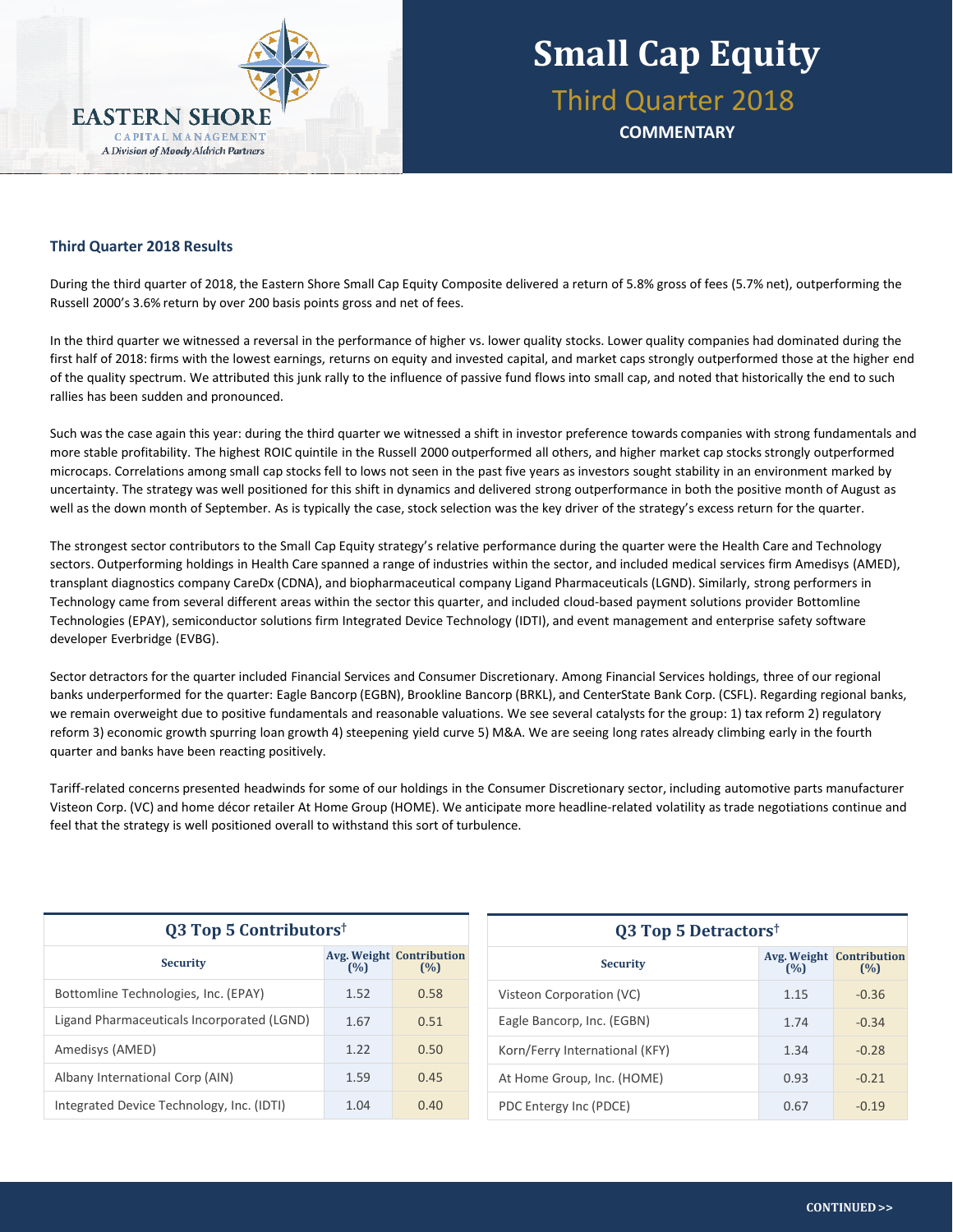

## **Small Cap Equity** Third Quarter 2018

**COMMENTARY**

#### **stocks**, adjusting the balance between the two based on opportunity set and market environment. The team's **stock selection technique** is based on the **Outlook**

Looking ahead to the fourth quarter and 2019, there are several issues that will likely have the most influence on markets:

**1. Midterm elections.** It is likely that volatility will increase going into Election Day given the range of potential scenarios. Once the market knows the outcome it is likely to have a net positive effect. The S&P 500 has been positive in every post mid-term election year since 1946. Markets like certainty, and the knowledge of what the political landscape will look like post-election will enhance visibility across a range of industries.

**2. The economy.** The vast majority of economic data that we have seen recently points to a very strong domestic economy. The recent ISM Manufacturing and Service numbers continue to signal a robust economic expansion. Estimates for earnings and sales growth for 2019 continued to be revised upward. While analysts tend to be overly optimistic with these initial forecasts, even adjusting them down significantly would still show decent growth.

**3. The Fed and interest rates.** Prospects in this regard are more opaque. So far it appears that the Fed is being fairly transparent and responsibly shrinking their balance sheet and raising rates gradually. The risk is that they go too far too fast and meaningfully slow economic growth. Beyond what the Fed might do with short term rates, we are paying even greater attention to longer term rates. Early in October we have seen the 10 year yield spike up over 3.2%, moving 10% in just over 3 weeks. This has dis-located the markets as investors contemplate how far rates might go. We have a huge increase in Treasury issuance coming through the fall to fund massive fiscal deficits due to tax cuts and increased government transfer payments. The Fed also continues to decrease its bond purchasing as it attempts to shrink its balance sheet. The risk is if this supply/demand imbalance is not offset by increased buying from somewhere else we could see the 10 year Treasury yield move up to over 3.5%. This would further disrupt equity markets as certain sectors will benefit while others are hurt.

**4. Trade/geopolitics.** We combine these together because they are so intertwined. The administration recently agreed on a re-negotiation of NAFTA with Canada and Mexico, which is a positive given that they are our largest trading partners. Trade negotiations with Europe and China are less certain, and could result in slower economic growth if more trade barriers are put into place.

Regarding China, there is more at stake than trade alone: intellectual property and security issues must be addressed as well. It will take time for the two countries to reach a mutually acceptable agreement and we anticipate some headline risk as new information becomes available.

Where does this leave us? Our base case is that the economy is on solid footing in the U.S. at least through next year. Growth will likely decelerate from the over 4% pace of the second quarter, but 2-3% annualized GDP growth would still signify a solid economy. We expect that the Fed will continue on their path of rate increases but will not go so far as to materially slow the economy. This should support equities as valuations appear reasonable given the upward movement of earnings and the fact that business and consumer confidence are high. We expect more volatility going forward caused by the issues previously mentioned.

While the economy appears to be relatively stable for the foreseeable future, we are cognizant of the fact that this is the longest economic expansion in recent history. We are more likely in the mid to late cycle in many industries. Given this reality we are trying to identify high quality businesses that are less susceptible to downturns in the economy and less vulnerable in the event of a sudden spike in interest rates. These businesses form the ballast of our portfolio and tend to outperform in a slowing economy. While this has been a long expansion, it has been relatively slower than past economic recoveries, so it could persist for longer than many have forecast.

#### **Positioning**

The strategy is overweight Health Care currently as we believe this area offers a more compelling risk/reward profile versus other sectors, particularly in light of recent concerns regarding where we are in the current economic cycle. Secular vs. cyclical opportunities tied to the demographic wave, favorable regulatory environment, technological advances, and new approaches to managing healthcare costs also serve as drivers in this sector. The team continues to find pockets of attractively valued individual opportunities with significant upside potential within this space. We also maintain our overweight position in regional banks in the Financials sector due to the previously mentioned catalysts. We remain underweight REITS due to valuation concerns and rising interest rates.

In Technology we have decreased our weight in semiconductors as they have been strong performers and there are indications that growth is slowing. We have added to our weight in software as we have been able to find some solid growth stories at reasonable valuations.